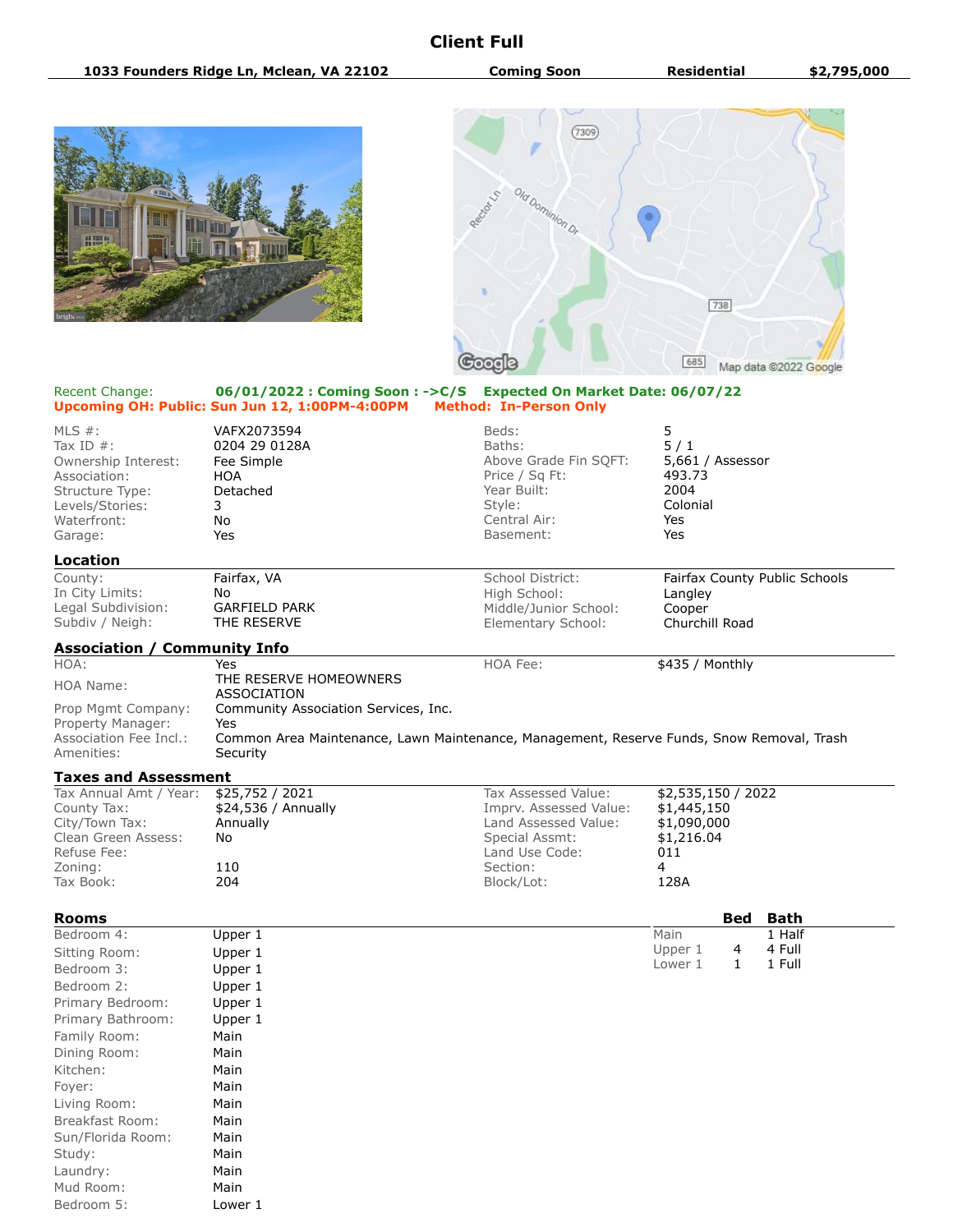| Exercise Room:   | Lower 1 |
|------------------|---------|
| Game Room:       | Lower 1 |
| Recreation Room: | Lower 1 |
| Storage Room:    | Lower 1 |
| Storage Room:    | Lower 1 |
| Utility Room:    | Lower 1 |
| Media Room:      | Lower 1 |

## **Building Info**

| Builder Model:                            | <b>STRATHMORE</b>                                                                                          | <b>Construction Materials:</b> | Brick, Combination                                 |
|-------------------------------------------|------------------------------------------------------------------------------------------------------------|--------------------------------|----------------------------------------------------|
| Builder Name:                             | <b>GULICK</b>                                                                                              | Below Grade Unfin SQFT:        | 500 / Estimated                                    |
| Above Grade Fin SQFT:                     | 5,661 / Assessor                                                                                           | Flooring Type:                 | Carpet, Ceramic Tile, Hardwood                     |
| Below Grade Fin SQFT: 2,000 / Estimated   |                                                                                                            | Roof:                          | Shingle                                            |
| Total Below Grade SQFT: 2,500 / Estimated |                                                                                                            |                                |                                                    |
| Total Fin SOFT:                           | 7,661 / Estimated                                                                                          |                                |                                                    |
| Tax Total Fin SQFT:                       | 5,661                                                                                                      |                                |                                                    |
| Total SQFT:                               | 8,161 / Estimated                                                                                          |                                |                                                    |
| Wall & Ceiling Types:                     | 2 Story Ceilings, 9Ft+ Ceilings, Cathedral                                                                 |                                |                                                    |
|                                           | Ceilings, Dry Wall, Vaulted Ceilings                                                                       |                                |                                                    |
| Foundation Details:                       | Concrete Perimeter                                                                                         |                                |                                                    |
| Basement Type:                            | Full                                                                                                       |                                |                                                    |
| Lot                                       |                                                                                                            |                                |                                                    |
| Lot Acres / SQFT:                         | 0.97a / 42084sf / Assessor                                                                                 | Road:                          | City/County, Public                                |
|                                           |                                                                                                            | Lot Features:                  | Landscaping, Premium, Private                      |
| Parking                                   |                                                                                                            |                                |                                                    |
| Attached Garage - # of Spaces             | 3                                                                                                          | Features:                      | Attached Garage, Garage Door Opener, Garage - Side |
| <b>Total Parking Spaces</b>               | 3                                                                                                          | Entry, Oversized Garage        |                                                    |
|                                           |                                                                                                            |                                |                                                    |
| <b>Interior Features</b>                  |                                                                                                            |                                |                                                    |
| <b>Interior Features:</b>                 | Attic, Breakfast Area, Butlers Pantry, Chair Railings, Crown Moldings, Dining Area, Double/Dual Staircase, |                                |                                                    |

Family Room Off Kitchen, Floor Plan - Open, Floor Plan-Traditional, Kitchen - Gourmet, Kitchen - Island, Primary Bath(s), Recessed Lighting, Upgraded Countertops, Wet/Dry Bar, Window Treatments; Fireplace(s): 1, Fireplace - Glass Doors, Gas/Propane, Mantel(s); Cooktop, Dishwasher, Disposal, Dryer, Dryer - Front Loading, Exhaust Fan, Icemaker, Microwave, Oven - Double, Oven - Self Cleaning, Oven - Wall, Oven/Range - Gas, Range Hood, Refrigerator, Six Burner Stove, Washer; Accessibility Features: None; 24 Hour Security, Electric Alarm, Exterior Cameras, Monitored, Motion Detectors, Security Gate; Door Features: French, Insulated, Six Panel; Window Features: Bay/Bow, Double Pane, Insulated, Palladian, Screens; Main Floor Laundry

**Exterior Features**

| <b>Exterior Features:</b> | Extensive Hardscape, Exterior Lighting, Lawn Sprinkler, Stone Retaining Walls, Street Lights; Pool: No Pool |
|---------------------------|-------------------------------------------------------------------------------------------------------------|
| Utilities                 |                                                                                                             |

Utilities: Cable TV Available, Natural Gas Available, Sewer Available; Central A/C, Zoned; Cooling Fuel: Electric; Heating: Forced Air, Zoned; Heating Fuel: Natural Gas; Hot Water: Multi-tank, Natural Gas; Water Source: Public; Sewer: Private Septic Tank, Public Hook/Up Avail

**Remarks**

Public: Public: Perched high on a premier lot in one of the National Capital Region's most prestigious neighborhoods – The Reserve in McLean. This Gulick Strathmore model commands attention from passersby. And wait until you see the inside. It's perfect for everyday living and grand entertaining. The handsome double hardwood doors welcome guests into the soaring two-story foyer, light cascading form the windows above, and flanked by the embassy-sized dining room on the right. The elegant formal powder room and private library are on your left. An expansive gourmet kitchen features a generous center island, custom Decorá cabinetry, professional appliances, polished granite countertops and borders a bright breakfast room that leads to an inviting sunroom with a beautiful gas fireplace. A warm family room and graceful living room finish the main level. The primary suite consists of three distinct areas: a spacious sitting room, tranquil sleeping space looking out onto the manicured rear yard, and an indulgent master bathroom with sizable dual walkin closets. Three secondary bedrooms complete the upper level, and all include ample walk-in closets and luxurious ensuite bathrooms. The vast walk-up lower level includes a fun game room with a built-in wet bar, fully-equipped exercise room, theater room, a fifth bedroom and an additional full bathroom. The Reserve is an exceptional estate community within a few minutes of the Capital Beltway. The unsurpassed scale of this subdivision includes 168 luxury homes built by award winning custom builders on 258 gentle, wooded rolling acres. This pristine, polished neighborhood boasts impressive one-of-a-kind streetscapes and spectacular stone walls throughout the subdivision. The Reserve offers residents some of the finest schools in the nation, world class shopping nearby and 24-hour, 7-day a week security from the guard staff stationed at the Reserve's iconic gatehouse.

## **Directions**

| I<br>×<br>۰,<br>۰.<br>۰.<br>.,<br>., |
|--------------------------------------|
|--------------------------------------|

| <b>Listing Details</b>                                                |            |                                            |                                              |
|-----------------------------------------------------------------------|------------|--------------------------------------------|----------------------------------------------|
| Vacation Rental:<br>Sale Type:<br>Listing Term Begins:<br>Possession: |            | No<br>Standard<br>06/07/2022<br>Negotiable | DOM:<br>Expected On Market Date:<br>06/07/22 |
| Public:                                                               | 06/12/2022 | 1:00PM-4:00PM                              | Method: In-Person Only                       |